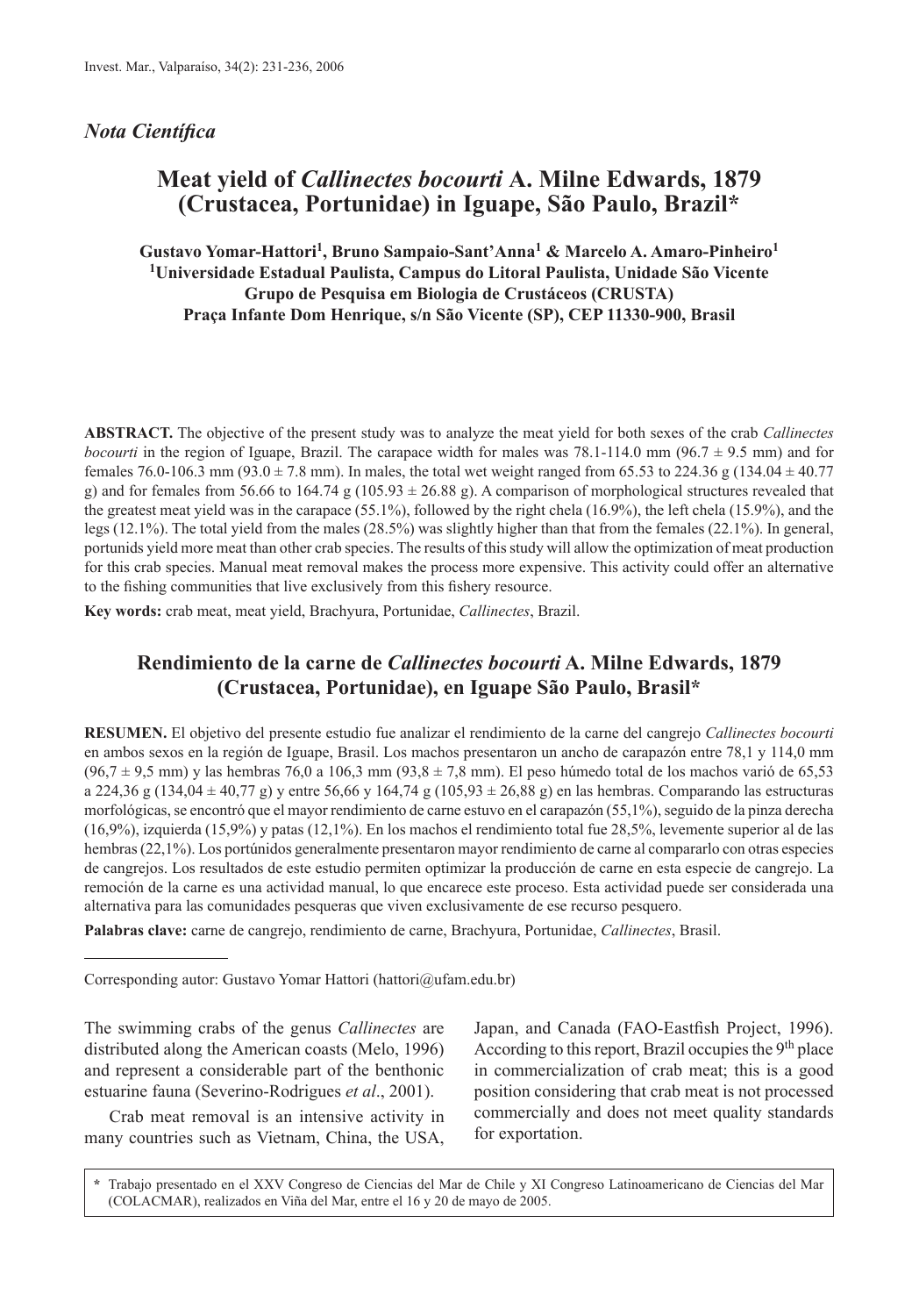Most commercially important brachyuran species belong to the Family Portunidae (genus *Callinectes* and *Portunus*); the genera *Cancer* (Family Cancridae) and *Chionoecetes* (Family Majidae) are more exploited in the USA and Canada. In Brazil, some brachyuran species have been used as seafood given the large size of the adult phase: e.g., rocky shore crabs *Menippe nodifrons* (Oshiro *et al*., 1999), mangrove crabs *Cardisoma guanhumi* (Oliveira, 1949), and *Ucides cordatus* (Ogawa *et al.,* 1973).

The blue crab *Callinectes sapidus* is an important shell fishery product (Gangar *et al*., 1996) and its meat is used as the main seafood in a lot of restaurants around the world. The commercialization of crab meat was a lucrative fishery activity, with incomes of US\$ 31.6 million in the USA in 1994; this figure only considers commercial frozen crab meat (FAO-Eastfish Project, 1996).

Blue crab meat usually fetches good prices on the market due to its high nutritional value and irregular supply (Çelik *et al*., 2004). According to Skonberg & Perkins (2002), this crab meat has a large range of polyunsaturated fatty acids (PUFAs) in its tissue. These authors also affirm an association between PUFA content and the reduction of coronary artery disease. Moreover, portunids are considered to be an ideal source of protein and are used as a good supplement in animal feed rations (Haefner, 1985).

Various blue crab products, including the soft shell crab, meat, and cocktail claws are consumed on US markets. In Brazil, information about blue crab products is lacking. Some Brazilian studies mention the meat yield for the mangrove crab *Ucides cordatus* (Ogawa *et al.,* 1973) and the rocky shore crab *Menippe nodifrons* (Oshiro *et al*., 1999). Research is currently underway to determine the feasibility of developing and marketing various crab products (Skonberg & Perkins, 2002), with an emphasis on meat production. The main problem in crab meat production is the process of meat removal. However, studies about meat yield in brachyurans are rare in the literature. This information could help develop a meat removal process and improve industrial-scale crab meat production.

Although brachyurans are abundant in many regions of Brazil, this resource has not been explored commercially (Fiscarelli, 2004). Regular crab meat consumption was not common in Brazil, but began in the coastal region, associated with tourist sites.

The present study analyzed the *C. bocourti* meat yield, considering all morphological structures (body, claws, legs) commonly used for human consumption. These results may help improve the meat removal process, optimizing meat production.

All specimens were acquired from a fishery market in Iguape, São Paulo, Brazil. The swimming crab was transported live to the laboratory. The brachyurans were identified using the morphological characteristics described by Melo (1996). Each crab was individually measured for carapace width (CW) using a vernier caliper (0.05 mm). The specimens were weighed using a scale (0.01 g) and the following biometric structures were recorded: total wet weigh (WW); right chela (RC), left chela (LC); pereiopods ( $2^{\circ}$  to  $5^{\circ}$  pair) (PE); and carapace weight (CA) (without the viscera).

The crabs were cooked in a recipient with 1 L of water at 100°C for 20 min. The claws, legs, and body meat were removed manually using hammer and nippers. After this, all the meat that was extracted was weighed for yield analyses. The yield was registered individually and calculated using the equation  $Y =$  $M/WW·100$  (where Y = yield, M = removed meat weight,  $WW = total$  wet weight). The total meat removed (TM) was recorded for each crab and calculated by adding the total meat yield from all the morphological structures. The total meat removed was related to the crab size (CW) using a regression analysis ( $Y = a \cdot x^b$ ) verified by the determination coefficient  $(R^2)$  to verify the relationship between the meat yield and crab size.

The average meat yield by sex was submitted to a one-way ANOVA. A Student-Newman-Keuls test routine was used to compare the average values for total and morphological structure yields, with a significance of  $p < 0.01$ .

A total of 73 swimming crabs of *Callinectes bocourti* were used (37 males, 36 females). Male sizes ranged from 78.1 to 114.0 mm ( $96.7 \pm 9.5$  mm) and females from 76.0 to 106.3 mm  $(93.0 \pm 7.8 \text{ mm})$ . For males, the total weight varied from 65.53 to 224.36  $g$  (134.04  $\pm$  40.77 g) and for females from 56.66 to  $164.74$  g  $(105.93 \pm 26.88$  g).

The total meat yield for males ranged from 23.44 to 34.22% (28.49  $\pm$  2.32%); a similar pattern was reported for the total female meat yield, which ranged from 18.68 to 27.45% (22.08  $\pm$  2.4%). The total meat yield for all individuals varied from 16.1 to  $34.2\%$  (23.4  $\pm$  3.9%)

The meat yield by morphological structure is presented in Figure 1 and Table 1. For both sexes,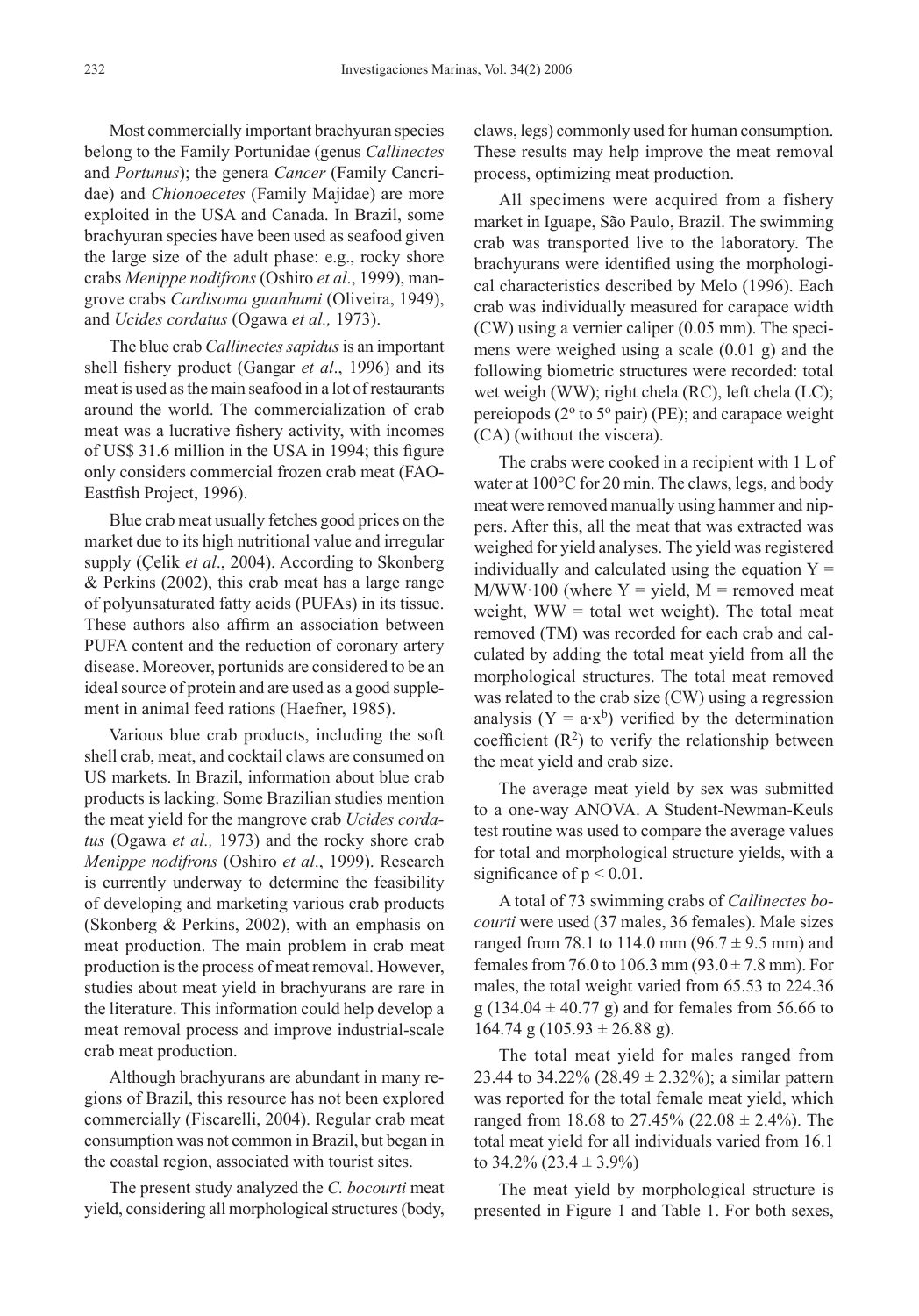the carapace meat yield was higher than for the other structures.

For both sexes, the relationship between the total meat removed (TM) and carapace width (CW) was recorded, as was total wet weigh (WW). All biometric relationships showed the best fit when using a power function verified by the determination coefficient  $(R<sup>2</sup>)$  (Table 2).

The meat yield by morphological structures varies among brachyuran species. Crab meat was associated with the morphology of the body structure, particularly for brachyurans that feed on bivalves, as they have strong chelae adapted to opening shells (e.g., specimens from the genus *Cancer*) (Taylor *et al.*, 2000). Besides that, the process of removing the crab meat could influence the meat yield (Ogawa *et al*., 1973).

The high meat yield in the *C. bocourti* carapace, when compared to another brachyurans (e.g., *Ucides cordatus* by Fiscarelli, 2004), could be explained by the morphology and size of thoracomeres, small cavities covering the muscle tissue inside the carapace. Large thoracomeres facilitate the meat removal process. Another positive characteristic of the carapace meat is its high amount of polyunsaturated fatty acids (PUFAs) as compared to claw meat and hepatopancreas (Çelik *et al*., 2004).

The claw meat yield was entirely associated with each species' food habits. Some brachyuran species, principally those living on rocky shores and feeding mainly on bivalve mollusks (e.g., *Menippe nodifrons*, reported by Oshiro *et al*., 1999), showed a large amount of muscle tissue in the chelae. Other deeper species such as *Chaceon chilensis* (Cifuentes



**Figure 1. Total meat yield among sexes. CA: carapace, PE: pereiopods, RC: right chela, LC: left chela. Figura 1. Rendimiento total entre los sexos. CA: carapazón, PE: patas, RC: pinza derecha, LC: pinza izquierda.**

| Table 1. Percentage meat yield for males and females.                 |
|-----------------------------------------------------------------------|
| Tabla 1. Porcentaje de rendimiento de la carne para machos y hembras. |

| <b>Structure</b> | Male |                  | Female      |                  | F          |  |
|------------------|------|------------------|-------------|------------------|------------|--|
|                  | n    |                  | $\mathbf n$ |                  | (p < 0.01) |  |
| Carapace         | 37   | $51.89 \pm 5.67$ | 36          | $45.05 \pm 2.72$ | $7.35^*$   |  |
| Chela            | 37   | $37.91 \pm 2.20$ | 36          | $34.32 \pm 2.86$ | $8.52*$    |  |
| Pereiopods       | 37   | $28.10 \pm 3.62$ | 36          | $26.08 \pm 2.72$ | $3.80*$    |  |
| Total            | 37   | $28.49 \pm 2.32$ | 36          | $22.08 \pm 2.91$ | $17.70*$   |  |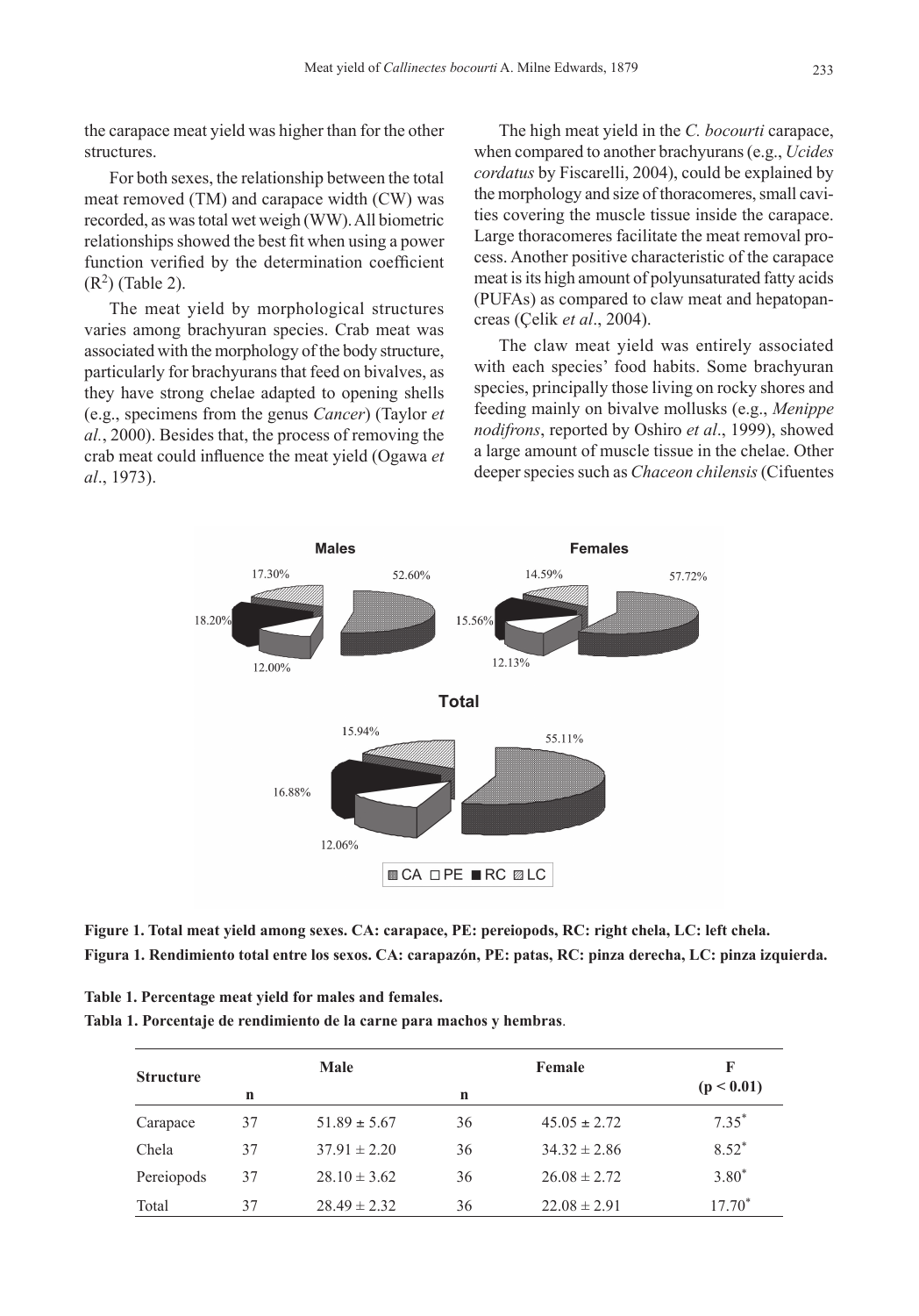& Quiñinao, 2000) showed similar claw meat yield patterns due to chela morphology. For the genus *Callinectes*, the chelae were slight and not robust, as in *M. nodifrons*. This morphology could explain the low meat yield when compared to other body structures.

The pereiopod meat was not usually considered in the analyses (Oshiro *et al*., 1999). Because of its morphology, this body structure has little meat. The only exception was the spider crabs of the genus *Chionoecetes*, harvested in temperate regions; these were intensively exploited and a large part of the crab meat obtained from the chelae and pereiopods. The meat yield from *Chionoecetes* chelae and pereiopods was similar and has been sold as an individual packet on markets in the USA and Canada (FAO-Eastfish Project, 1996).

Recently, the exploitation of some portunid species, particularly highly abundant species, has been mentioned as an alternative source of income for people that live on crab harvesting. The portunid *Carcinus maenas* were considered an invasive species in Europe and have not previously been targeted by the crab-picking industry, primarily due to their small size and the difficulty of meat removal. However, the abundance of this swimming crab and their relatively easy capture make them a potential resource for a new capture fishery, especially related to meat production (Skonberg & Perkins, 2002). Portunids usually had better meat yield values than other brachyurans (Table 3). However, crab meat yields are influenced by many factors (Ulmer, 1964; Türeli *et al*., 2002).

The swimming crab *Callinectes bocourti* has

**Table 2. Meat yield equations by sex and for all specimens. CW: carapace width, TM: total meat yield, WW: total wet weight.**

| Tabla 2. Ecuaciones del rendimiento de carne en cada sexo y en el total de ejemplares. CW: ancho del carapazón, |
|-----------------------------------------------------------------------------------------------------------------|
| TM: rendimiento de carne total, WW: peso húmedo total.                                                          |

| <b>Categories</b> | $\mathbf n$ | <b>Relation</b> | <b>Equation</b><br>$\ln y = \ln a + b \cdot \ln x$ | $\mathbb{R}^2$ | F(p < 0.01) |
|-------------------|-------------|-----------------|----------------------------------------------------|----------------|-------------|
| Males             | 37          | <b>CWxTM</b>    | $lnTM = -12.21 + 3.45 \cdot lnCW$                  | 0.89           | 219.48      |
|                   | 37          | <b>WWxTM</b>    | $lnTM = -1.79 + 1.11 \cdot lnCW$                   | 0.96           | 661.34      |
| Females           | 36          | <b>CWxTM</b>    | $lnTM = -852+263·lnCW$                             | 0.79           | 104.77      |
|                   | 36          | <b>WWxTM</b>    | $lnTM = -0.97+0.88 \cdot lnWW$                     | 0.86           | 247.53      |
| Total             | 73          | <b>CWxTM</b>    | $lnTM = -12.43 + 3.49 \cdot lnCW$                  | 0.70           | 138.65      |
|                   | 73          | <b>WWxTM</b>    | $lnTM = -2.14+1.16 \cdot lnWW$                     | 0.86           | 472.39      |

**Table 3. Average values of meat yield for different crab species. TM: total meat yield, M: males, F: females. Tabla 3. Valores medios de rendimiento de carne en diferentes especies de cangrejos. TM: rendimiento total, M: machos, F: hembras.** 

|                            |                                             |                      | TM(%) |                          |                          |
|----------------------------|---------------------------------------------|----------------------|-------|--------------------------|--------------------------|
| Family                     | <b>Species</b>                              | Author               | M     | F                        | <b>Total</b>             |
| Portunidae                 | Callinectes bocourti A. Milne Edwards, 1879 | Present study        | 28.5  | 22.1                     | 23.4                     |
|                            | <i>Portunus pelagicus</i> (Linnaeus, 1758)  | Brown (1986)         |       | $\overline{\phantom{0}}$ | 39.0                     |
|                            | Scylla serrata (Forskal, 1755)              | Brown (1986)         |       |                          | 29.0                     |
|                            | Charybdis natator (Herbst, 1794)            | Sumpton (1990)       |       |                          | 35.0                     |
| Menippidae                 | Menippe nodifrons, Stimpson, 1859           | Oshiro et al. (1999) | 22.2  | 21.0                     | $\blacksquare$           |
| Gecarcinidae<br>Ocypodidae | Cardisoma guanhumi Latreille, 1825          | Oshiro et al. (1999) | 18.0  | 21.5                     |                          |
|                            | Cardisoma guanhumi Latreille, 1825          | Taisson $(1974)$     | 22.2  | 21.5                     | $\overline{\phantom{a}}$ |
|                            | Ucides cordatus (Linnaeus, 1763)            | Ogawa et al. (1973)  | 22.6  | 20.9                     | 21.2                     |
|                            | Ucides cordatus (Linnaeus, 1763)            | Fiscarelli (2004)    | 25.4  | 21.1                     | 23.2                     |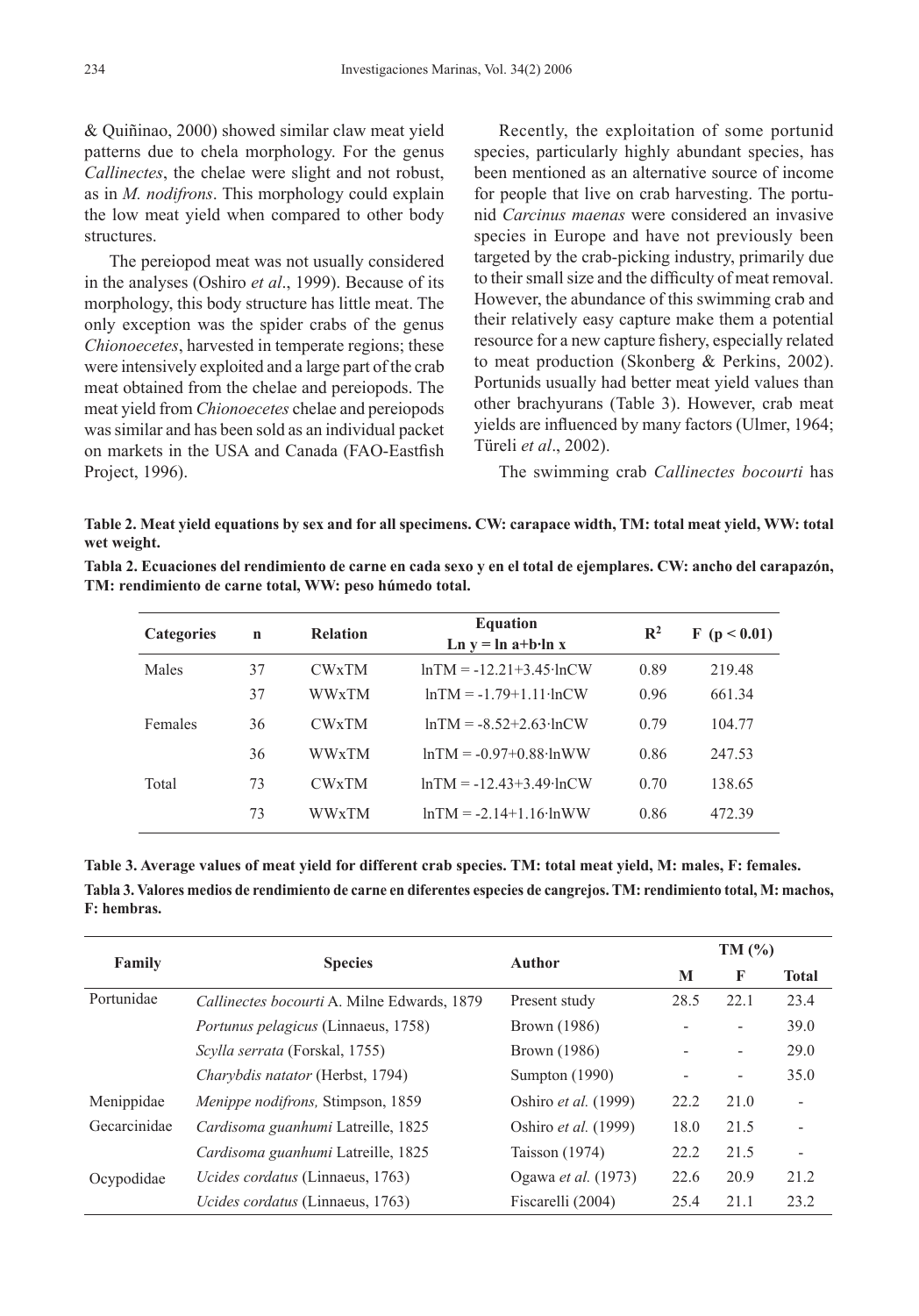been commercially exploited in Iguape due to its large size and abundance. According to Silva *et al.* (2005), a total of 18 tons of blue crab (*Callinectes* spp.) were fished in this Brazilian region from October to November 2004 (peak fishing period). However, there is little information about the biology of *C. bocourti*. This brachyuran species is odorous when alive, but its odor disappears after cooking and it can be consumed. Although this negative characteristic could affect the commercialization of the blue crab, people in Iguape buy the blue crab on fishery markets without restriction.

The main problem in crab meat commercialization is the process of meat removal. In Brazil, there are no established techniques for crab meat removal (Ogawa *et al*., 1973). The process is done manually and is considered to be the main cause of the high prices of crab (Fiscarelli, 2004). Ulmer (1964) verified that the swimming crab meat yield could vary by season and the meat removal process (e.g., machines or manual). Türeli *et al.* (2002) mentioned that the meat composition also varied by sex throughout the year.

A determination of the blue crab meat yield might provide meat producers with information that could improve the production. Meat should only be removed from the carapace, due to the large amount found there as compared with the other body structures (over 50% the total meat). The pereiopods and viscera should be used as sources of mineral nutrients in supplemental rations for animals (Haefner, 1985). The claws should be sold in separate packets on markets such as the USA and Canada. The claws packets could bring a high price due to improved meat quality. The shell resulting from the crab meat removal process (waste) can be used as a source of chitosan, as it contains values from 12.6 to 14.5% of chitin (Naczk *et al*., 2004).

The crab meat removal process might represent an alternative for fishermen to improve their livehood. This activity is socio-economically important, because processed crab meat has a higher value on the fishery market than a whole crab sold alive. Besides, processed (tinned and frozen) crab meat could extend the shelf-life (Henry *et al*., 1995). The production of *C. bocourti* meat could provide an alternative to improve the livehood of the people living from the harvest of swimming crabs, as is the case in Iguape, São Paulo, Brazil.

#### **ACKNOWLEDGEMENTS**

We are grateful to Mr. Eliel Pereira de Souza, chief of Área de proteção Ambiental, Iguape Cananéia Peruíbe, Instituto Brasileiro do Meio Ambiente (APA/CIP IBAMA), for logistic support during the study period. We also thank all the fishermen at Iguape who provided the swimming crabs for this study and Ronaldo H. Trapp for his help in the laboratory analyses.

#### **REFERENCES**

- **Brown, I.W.B. 1986.** Population biology of the spanner crab in south-east Queensland. Queensland Departmant of Primary Industries, 106 pp.
- **Cifuentes, A.T. & J.F. Quiñinao. 2000.** Composición y vida útil de carne cocida de cangrejo dorado (*Chaceon chilensis*) proveniente del archipiélago de Juan Fernández, Chile. Invest. Mar., Valparaíso, 28: 195-202.
- **Çelik, M., C. Türeli, Y. Yanar, Ü. Erden & A. Küçükgülmez. 2004.** Fatty acid composition of the blue crab (*Callinectes sapidus* Rathbun, 1896) in the north eastern Mediterranean. Food Chem., 88: 271-273.
- **Organización de Naciones Unidas para la Agricultura y la Alimentación (FAO-Eastfish Project). 1996.** Crab commodity update. Globefish databank, Copenhagen, 23 pp.
- **Fiscarelli, A.G. 2004.** Rendimento, análise químicabromatológica da carne e fator de condição do caranguejo-Uçá *Ucides cordatus* (Linnaeus, 1763) (Crustacea, Brachyura, Ocypodidae). Dissertação de Mestrado, Universidade Estadual Paulista, Jaboticabal, São Paulo, 92 pp.
- **Gangar, V., T.S. Huang & C.I. Wei. 1996.** Comparison of crab meat protein patterns by isolectric focusing. Food Control, 7(6): 295-307.
- **Haefner, P.A. Jr. 1985.** The biology and exploration of crabs, pp. 111-116. In: A.J., Jr. Provenzano. (ed.). The biology of Crustacea. Economic aspects: fisheries culture. Academic Press, New York, Vol. 10: 331 pp.
- **Henry, L.K., L.C. Boyd & D.P. Green. 1995.** Cryoprotectants improve physical and chemical properties of frozen blue crab meat (*Callinectes sapidus*). J. Sci. Food Agric., 65: 15-20.